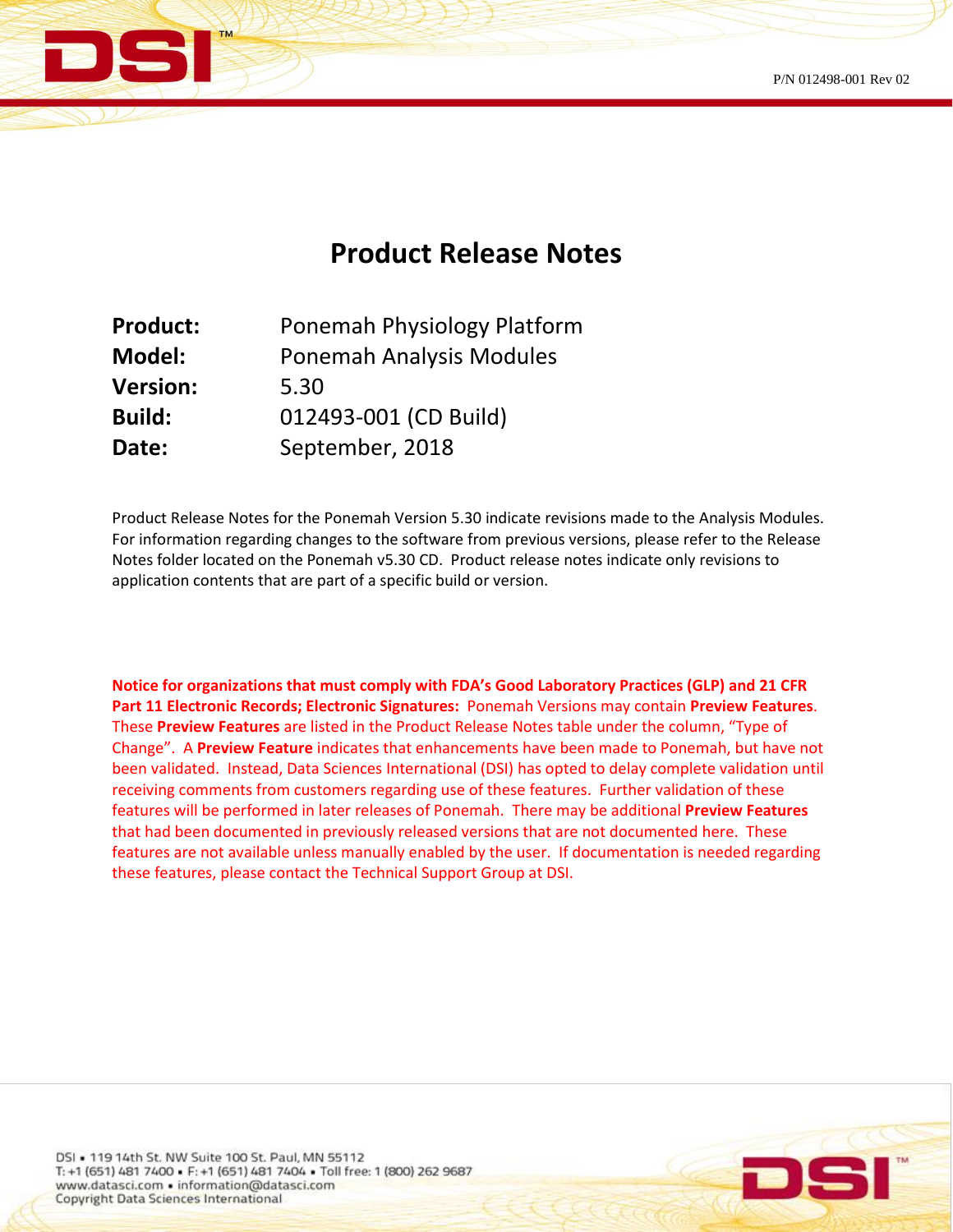|                                                                                                                                                                                                                                                                                                                                             |             |                   | Key: $N = New Feature; E = Enhancement; F = Fix$                                                                                                                                                                                                                                                                                                                                          |  |
|---------------------------------------------------------------------------------------------------------------------------------------------------------------------------------------------------------------------------------------------------------------------------------------------------------------------------------------------|-------------|-------------------|-------------------------------------------------------------------------------------------------------------------------------------------------------------------------------------------------------------------------------------------------------------------------------------------------------------------------------------------------------------------------------------------|--|
|                                                                                                                                                                                                                                                                                                                                             | <b>Type</b> |                   |                                                                                                                                                                                                                                                                                                                                                                                           |  |
| Reference                                                                                                                                                                                                                                                                                                                                   | <b>of</b>   | <b>Previously</b> |                                                                                                                                                                                                                                                                                                                                                                                           |  |
| #                                                                                                                                                                                                                                                                                                                                           | Change      | <b>Fixed</b>      | <b>Description</b>                                                                                                                                                                                                                                                                                                                                                                        |  |
|                                                                                                                                                                                                                                                                                                                                             |             |                   | <b>General</b>                                                                                                                                                                                                                                                                                                                                                                            |  |
| 42131                                                                                                                                                                                                                                                                                                                                       | N/A         | N/A               | When no High Pass filter is used, there may be a rounding<br>difference on some sample points when compared with values<br>from 5.20-SP11. The magnitude of the change is very small<br>affecting only the last 2 digits of a sample's floating point value.<br>Further, the only analysis modules affected are BP, RAW, and<br>URP. The difference is due to a change in code structure. |  |
| 42072                                                                                                                                                                                                                                                                                                                                       | E           | N/A               | Analysis Module versions have been updated to 10.00 to<br>differentiate compatibility between Ponemah v5.30, Ponemah<br>5.20 and Ponemah v6.x.                                                                                                                                                                                                                                            |  |
|                                                                                                                                                                                                                                                                                                                                             |             |                   | <b>Electrocardiogram (ECG)</b>                                                                                                                                                                                                                                                                                                                                                            |  |
| Note: The following details revisions made to the v5.3x ECG Module since the release of v5.30. ECG<br>v5.34 is now available any researcher who is licensed for ECG Analysis. A license file update is<br>required to use ECG Module v5.34 if upgrading from ECG v5.20. Contact DSI Technical Support to<br>obtain an updated license file. |             |                   |                                                                                                                                                                                                                                                                                                                                                                                           |  |
|                                                                                                                                                                                                                                                                                                                                             |             |                   | <b>Blood Pressure (BP)</b>                                                                                                                                                                                                                                                                                                                                                                |  |
| 41917                                                                                                                                                                                                                                                                                                                                       | F           | N/A               | Fix added for issue where all of the ECG channels were listed<br>for the Q-A Trigger Channel, rather than just those ECG<br>channels associated with the group.                                                                                                                                                                                                                           |  |
|                                                                                                                                                                                                                                                                                                                                             |             |                   | <b>Blood Pressure Respiration (BPR)</b>                                                                                                                                                                                                                                                                                                                                                   |  |
| <b>Cystometry (CYS)</b>                                                                                                                                                                                                                                                                                                                     |             |                   |                                                                                                                                                                                                                                                                                                                                                                                           |  |
| Left Ventricular Pressure (LVP)                                                                                                                                                                                                                                                                                                             |             |                   |                                                                                                                                                                                                                                                                                                                                                                                           |  |
| <b>Pulmonary Air Flow (PAF)</b>                                                                                                                                                                                                                                                                                                             |             |                   |                                                                                                                                                                                                                                                                                                                                                                                           |  |
| <b>Pulmonary Volume (PVO)</b>                                                                                                                                                                                                                                                                                                               |             |                   |                                                                                                                                                                                                                                                                                                                                                                                           |  |
| <b>Pulmonary Compliance Resistance (PCR)</b>                                                                                                                                                                                                                                                                                                |             |                   |                                                                                                                                                                                                                                                                                                                                                                                           |  |
| <b>Unrestrained Plethysmography (URP)</b>                                                                                                                                                                                                                                                                                                   |             |                   |                                                                                                                                                                                                                                                                                                                                                                                           |  |
| Raw Electrical Mean (RAW, TEMP, BARO, ACT)                                                                                                                                                                                                                                                                                                  |             |                   |                                                                                                                                                                                                                                                                                                                                                                                           |  |

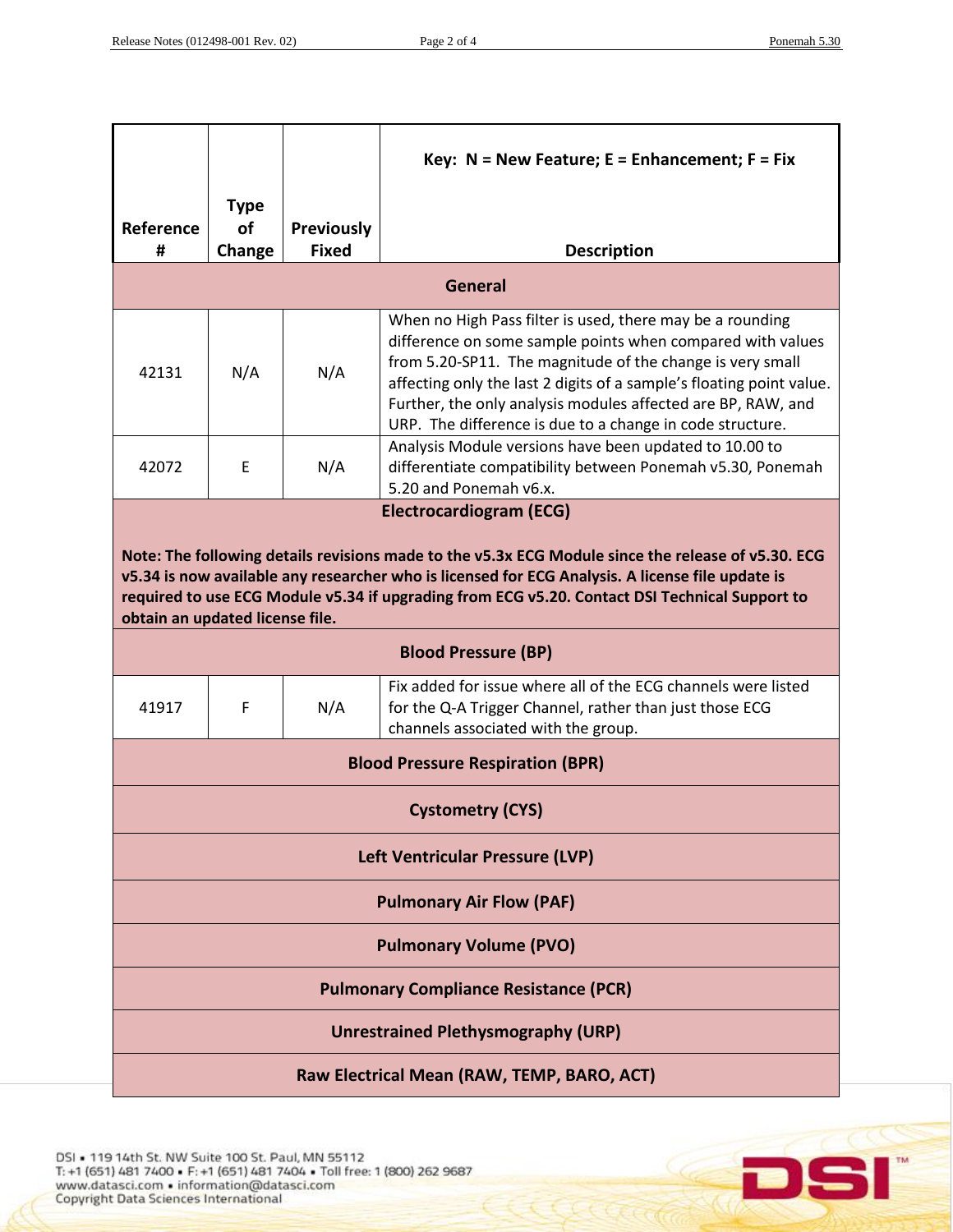DSI = 119 14th St. NW Suite 100 St. Paul, MN 55112<br>T: +1 (651) 481 7400 = F: +1 (651) 481 7404 = Toll free: 1 (800) 262 9687<br>www.datasci.com = information@datasci.com<br>Copyright Data Sciences International